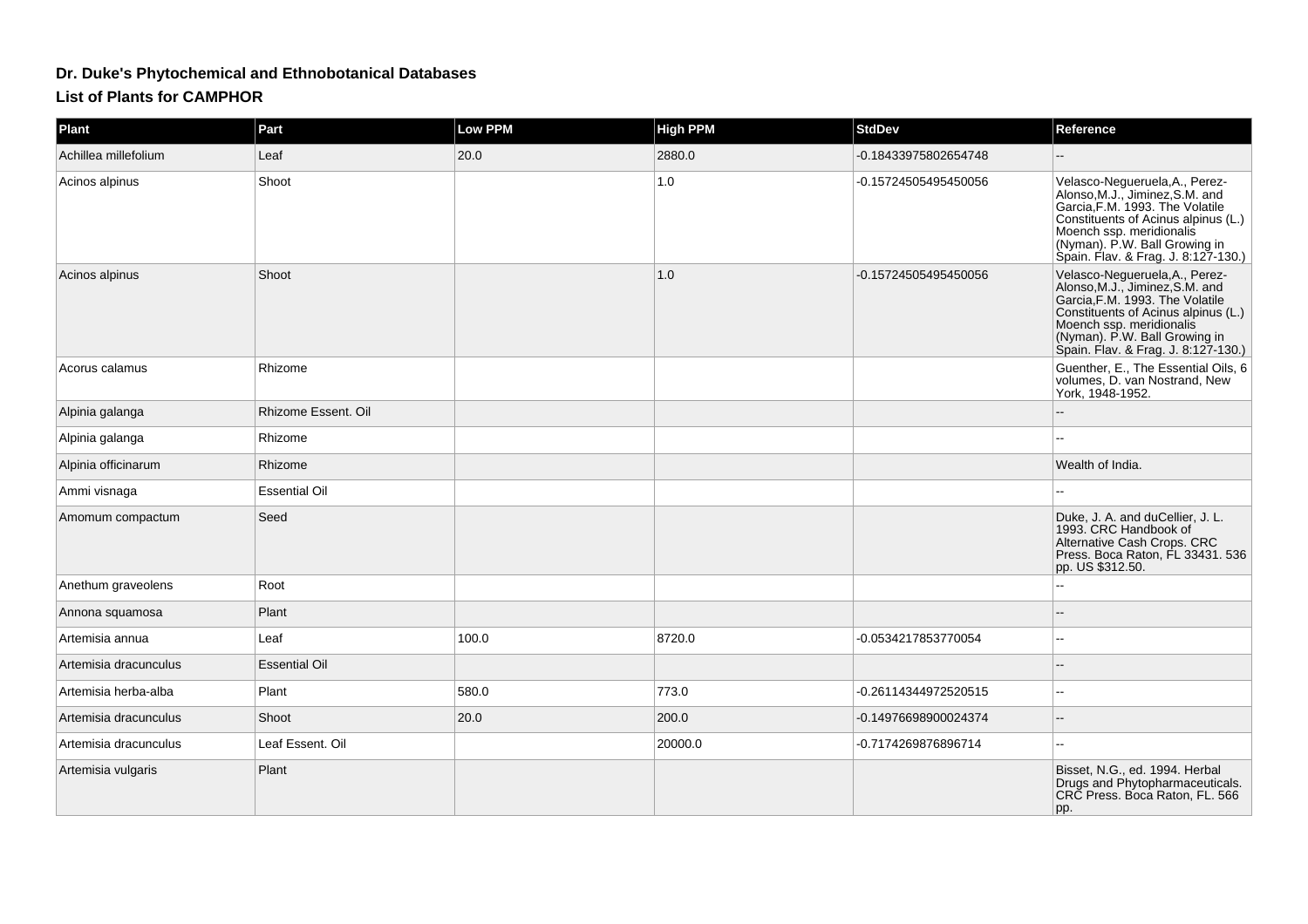| Plant                      | Part                 | <b>Low PPM</b> | <b>High PPM</b> | <b>StdDev</b>        | Reference                                                                                                                                                                                                                           |
|----------------------------|----------------------|----------------|-----------------|----------------------|-------------------------------------------------------------------------------------------------------------------------------------------------------------------------------------------------------------------------------------|
| Artemisia salsoloides      | Shoot                |                | 210000.0        | 7.734143750713728    | V. Kaul, P. Weyerstahl, H.<br>Wahlberg, H. Marschall, (1992);<br>Volatile constituents of the<br>essential oil and the absolute of<br>Aremisia salsoloides Willd. from<br>Ladakh, Flavour and Fragrance<br>journal, Vol.7, 299-305. |
| Calamintha nepeta          | Leaf                 |                | 1.0             | -0.2488796284474433  | Akgul, A., De Pooter, H.L., and De<br>Buyck, L.F. 1991. The Essential<br>Oils of Calamintha nepeta subsp.<br>glandulosa and Ziziphora<br>clinopodioides from Turkey. J. Ess.<br>Oil Res., 3: 7-10.                                  |
| Cannabis sativa            | Plant                |                |                 |                      | Turner, C. E., El Sohly, M. A.,<br>Boeren, E. G. 1980. Constituents<br>of Cannabis sativa L. XVII. A<br>Review of the Natural<br>Constituents. J Natural Products,<br>432: 169-234.                                                 |
| Cannabis sativa            | <b>Essential Oil</b> |                |                 |                      |                                                                                                                                                                                                                                     |
| Cannabis sativa            | Leaf Essent. Oil     |                |                 |                      |                                                                                                                                                                                                                                     |
| Capsicum frutescens        | Fruit                |                |                 |                      |                                                                                                                                                                                                                                     |
| Centella asiatica          | <b>Essential Oil</b> |                |                 |                      |                                                                                                                                                                                                                                     |
| Chrysanthemum x morifolium | Flower               |                |                 |                      | Wealth of India.                                                                                                                                                                                                                    |
| Chrysanthemum parthenium   | Shoot                |                | 640.0           | -0.13323257181495227 | Hendriks, H., Bos, R., and<br>Woerdenbag, H. J. 1996. The<br>Essential Oil of Tanacetum<br>parthenium (L.) Schultz-Bip. Flavor<br>and Fragrance Journal 11(6): 367-<br>71.                                                          |
| Cinnamomum verum           | <b>Stem Bark</b>     |                |                 |                      |                                                                                                                                                                                                                                     |
| Cinnamomum verum           | <b>Essential Oil</b> |                |                 |                      |                                                                                                                                                                                                                                     |
| Cinnamomum camphora        | Leaf                 | 96.0           | 220000.0        | 4.682939389519441    |                                                                                                                                                                                                                                     |
| Cinnamomum verum           | Bark Essent, Oil     |                |                 |                      | $\sim$                                                                                                                                                                                                                              |
| Cinnamomum verum           | Leaf                 |                | 5.0             | -0.24878995860316278 |                                                                                                                                                                                                                                     |
| Cinnamomum verum           | Root Bark            |                |                 |                      | $\sim$                                                                                                                                                                                                                              |
| Cinnamomum verum           | Plant                |                |                 |                      |                                                                                                                                                                                                                                     |
| Cleonia Iusitanica         | Leaf                 | 5.0            | 7.0             | -0.24874512368102253 | Perez-Alonso, M., Velasco-<br>Negueruela, A., and Lopez-Saez,<br>A. 1991. The Essential Oil of<br>Cleonia Iusitanica. J. Ess. Oil Res.,<br>3:441-442.                                                                               |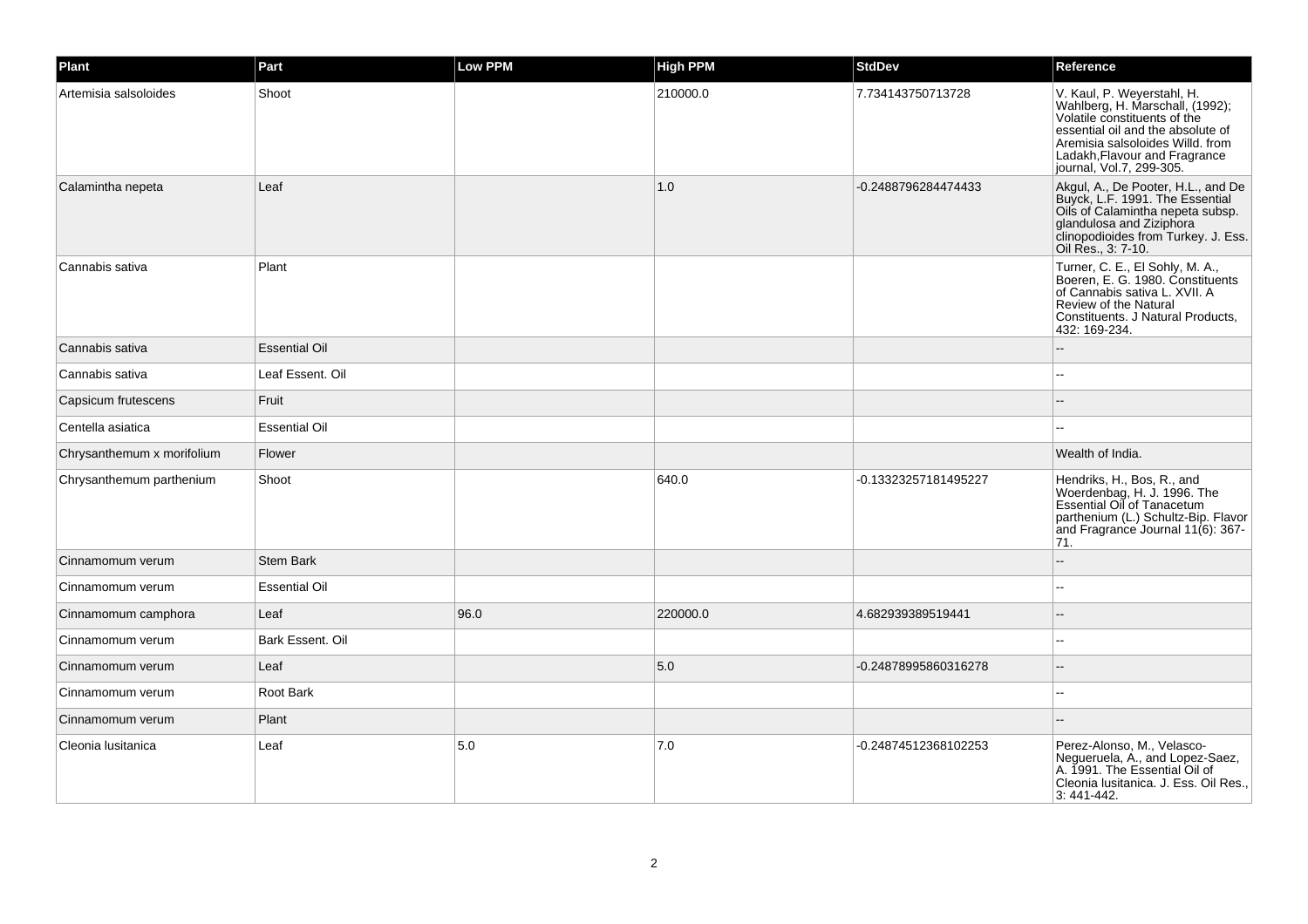| Plant                | Part                 | <b>Low PPM</b> | <b>High PPM</b> | <b>StdDev</b>        | Reference                                                                                                                                                                                                                                                                       |
|----------------------|----------------------|----------------|-----------------|----------------------|---------------------------------------------------------------------------------------------------------------------------------------------------------------------------------------------------------------------------------------------------------------------------------|
| Coleus barbatus      | Leaf Essent. Oil     |                | 2500.0          | -0.8262065309494772  | Jim Duke's personal files.                                                                                                                                                                                                                                                      |
| Coleus barbatus      | Stem Essent. Oil     |                | 2500.0          |                      | Jim Duke's personal files.                                                                                                                                                                                                                                                      |
| Coriandrum sativum   | <b>Essential Oil</b> |                |                 |                      |                                                                                                                                                                                                                                                                                 |
| Coriandrum sativum   | Fruit                | 100.0          | 1300.0          | 1.6456434313757062   |                                                                                                                                                                                                                                                                                 |
| Coriandrum sativum   | Seed Essent. Oil     |                | 58300.0         | $1.0$                |                                                                                                                                                                                                                                                                                 |
| Crocus sativus       | Silk Stigma Style    |                |                 |                      |                                                                                                                                                                                                                                                                                 |
| Curcuma longa        | Rhizome Essent. Oil  |                | 600.0           | $-1.0$               |                                                                                                                                                                                                                                                                                 |
| Curcuma longa        | Tuber                |                |                 |                      |                                                                                                                                                                                                                                                                                 |
| Cymbopogon nardus    | Plant                | 15.0           | 60.0            | -0.6234615654171126  | Lawrence, B.M., Essential Oils<br>1976-1977, Essential Oils 1978,<br>Essential Oils 1979-1980.                                                                                                                                                                                  |
| Daucus carota        | Seed                 |                |                 |                      |                                                                                                                                                                                                                                                                                 |
| Elettaria cardamomum | Fruit                | 7.0            | 20.0            | -0.8661900913537282  | Duke, J. A. and duCellier, J. L.<br>1993. CRC Handbook of<br>Alternative Cash Crops. CRC<br>Press. Boca Raton, FL 33431. 536<br>pp. US \$312.50.                                                                                                                                |
| Elsholtzia cristata  | Shoot                |                | 4.0             | -0.15713232029187357 | Kobold, U., Vostrowsky, O.,<br>Bestmann, H.J., Bisht, J.C., Pant,<br>A.K., Melkani, A.B. and Mathela,<br>C.S. 1987. Terpenoids from<br>Elsholtzia Species; II. Constituents<br>of Essential Oil from a New<br>Chemotype of Elsholtzia cristata.<br>Planta Medica 1987: 268-271. |
| Foeniculum vulgare   | Fruit                | 10.0           | 180.0           | -0.5522109010125488  |                                                                                                                                                                                                                                                                                 |
| Foeniculum vulgare   | Seed                 | 10.0           | 180.0           |                      | Lawrence, B.M., Essential Oils<br>1976-1977, Essential Oils 1978,<br>Essential Oils 1979-1980.                                                                                                                                                                                  |
| Glycyrrhiza glabra   | Root                 |                |                 |                      |                                                                                                                                                                                                                                                                                 |
| Hedeoma reverchonii  | Plant                |                | 31.0            | -0.6381982068688171  | Lawrence, B.M., Essential Oils<br>1976-1977, Essential Oils 1978,<br>Essential Oils 1979-1980.                                                                                                                                                                                  |
| Hedeoma drummondii   | Plant                | 1.0            | 786.0           | -0.254537369074441   | Lawrence, B.M., Essential Oils<br>1976-1977, Essential Oils 1978,<br>Essential Oils 1979-1980.                                                                                                                                                                                  |
| Helianthus annuus    | Flower               |                |                 |                      | Rizk, A.F.M. and Al-Nowaihi, A.S.,<br>The Phytochemistry of the<br>Horticultural Plants of Qatar,<br>Scientific and Applied Research<br>Centre, University of Qatar.                                                                                                            |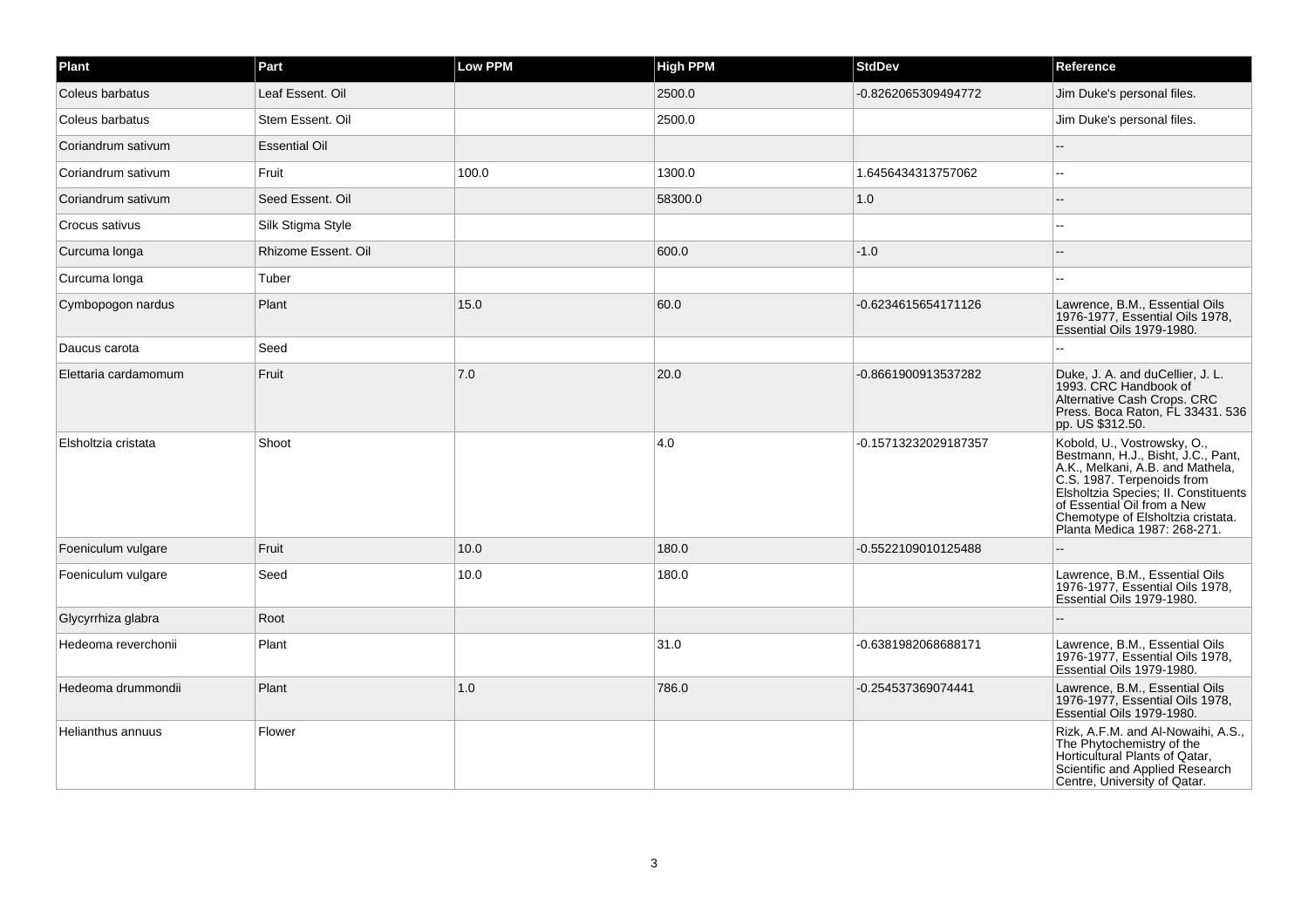| Plant                  | Part                 | <b>Low PPM</b> | <b>High PPM</b> | <b>StdDev</b>        | Reference                                                                                                                                                                                                                                              |
|------------------------|----------------------|----------------|-----------------|----------------------|--------------------------------------------------------------------------------------------------------------------------------------------------------------------------------------------------------------------------------------------------------|
| Hyptis suaveolens      | Shoot                |                | 12.0            | -0.15683169452486825 | Mallvarapu, G.R., Ramesh, S.,<br>Kaul, P.N., Bhattacharya, A.K.,<br>and Rao, B.R.R. 1993. The<br>Essential Oil of Hyptis suaveolens<br>(L.) Poit. J. Ess. Oil Res. 5: 321.                                                                             |
| Hyptis suaveolens      | Shoot                |                | 12.0            | -0.15683169452486825 | Mallvarapu, G.R., Ramesh, S.,<br>Kaul, P.N., Bhattacharya, A.K.,<br>and Rao, B.R.R. 1993. The<br>Essential Oil of Hyptis suaveolens<br>(L.) Poit. J. Ess. Oil Res. 5: 321.                                                                             |
| Hyssopus officinalis   | Leaf                 | 10.0           | 3280.0          | -0.17537277359849665 |                                                                                                                                                                                                                                                        |
| Hyssopus officinalis   | <b>Essential Oil</b> |                |                 |                      |                                                                                                                                                                                                                                                        |
| Hyssopus officinalis   | Flower               | 125.0          | 1240.0          | -0.4037256527367186  |                                                                                                                                                                                                                                                        |
| Juniperus communis     | Fruit                | 1.0            | 7.0             | -0.8917009005689489  | Lawrence, B.M., Essential Oils<br>1976-1977, Essential Oils 1978,<br>Essential Oils 1979-1980.                                                                                                                                                         |
| Juniperus communis     | <b>Essential Oil</b> |                |                 |                      |                                                                                                                                                                                                                                                        |
| Lantana camara         | Shoot                |                | 1.0             | -0.15724505495450056 |                                                                                                                                                                                                                                                        |
| Larrea tridentata      | Plant                |                |                 |                      |                                                                                                                                                                                                                                                        |
| Laurus nobilis         | Leaf Essent. Oil     |                |                 |                      |                                                                                                                                                                                                                                                        |
| Laurus nobilis         | Plant                |                |                 |                      |                                                                                                                                                                                                                                                        |
| Lavandula sp           | Shoot                |                |                 |                      | Jeffery B. Harborne and H. Baxter,<br>eds. 1983. Phytochemical<br>Dictionary. A Handbook of<br>Bioactive Compounds from Plants.<br>Taylor & Frost, London. 791 pp.                                                                                     |
| Lavandula angustifolia | Flower               |                |                 |                      | Lawrence, B.M., Essential Oils<br>1976-1977, Essential Oils 1978,<br>Essential Oils 1979-1980.                                                                                                                                                         |
| Lavandula x intermedia | Plant                | 542.0          | 1620.0          | 0.1692681126745783   | Lawrence, B.M., Essential Oils<br>1976-1977, Essential Oils 1978,<br>Essential Oils 1979-1980.                                                                                                                                                         |
| Lavandula x hybrida    | Shoot                | 660.0          | 890.0           | -0.12383801659603667 | Tucker, A.O., Maciarello, M.J.,<br>Angell, S., Espaillat, J.R., and<br>French, E.C. 1993. The Essential<br>Oil of Lavandula x hybrida Balb. ex<br>Ging., a Distinct Hybrid from L. x<br>heterophylla Poir. (Labiatae). J.<br>Ess. Oil Res. 5: 443-445. |
| Lavandula latifolia    | Plant                | 480.0          | 3300.0          | 1.0229769967733227   |                                                                                                                                                                                                                                                        |
| Lepechinia calycina    | Plant                |                | 875.0           | -0.20931112461920998 | Lawrence, B.M., Essential Oils<br>1976-1977, Essential Oils 1978,<br>Essential Oils 1979-1980.                                                                                                                                                         |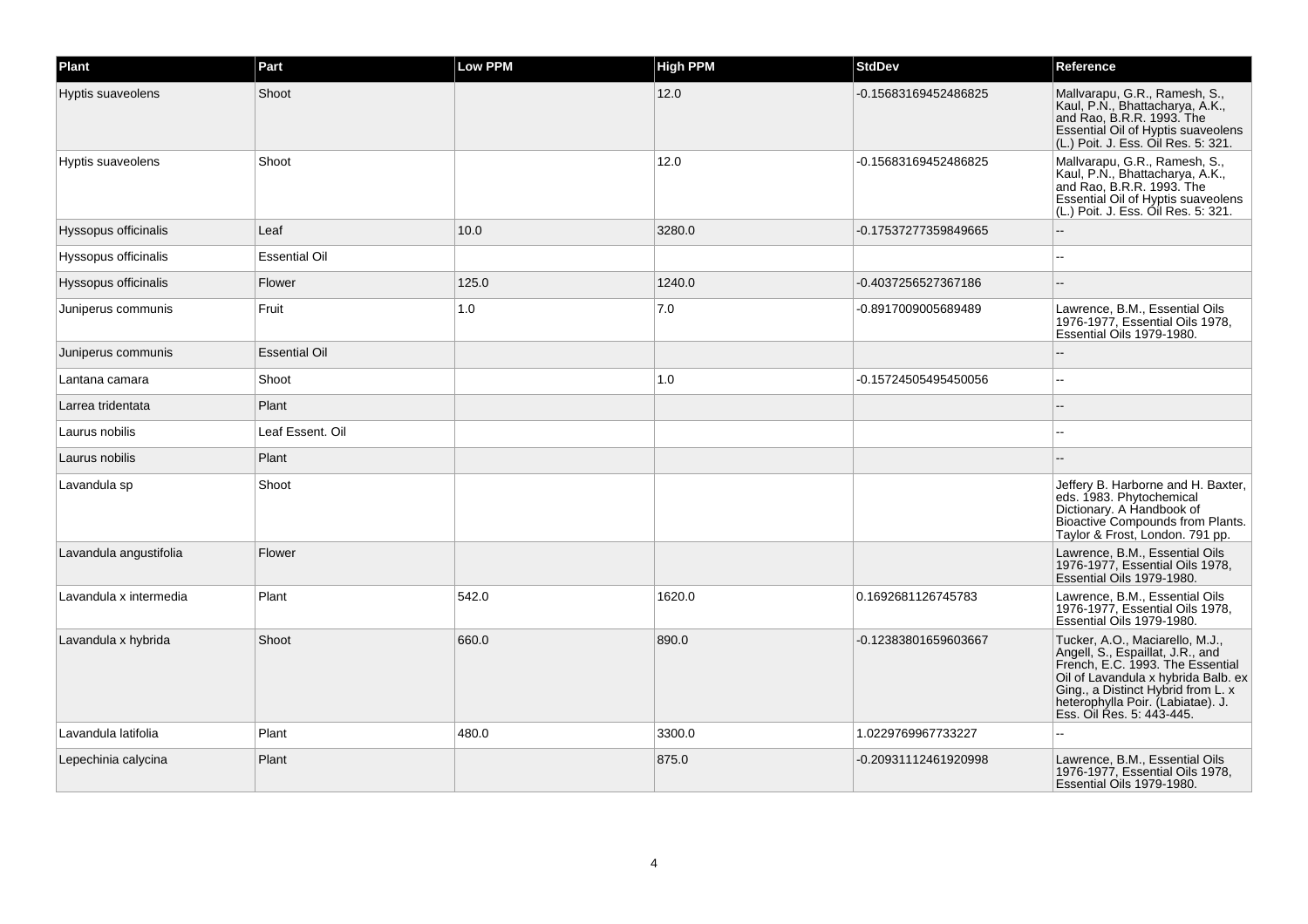| Plant                  | Part             | Low PPM | <b>High PPM</b> | <b>StdDev</b>        | Reference                                                                                                                                                                |
|------------------------|------------------|---------|-----------------|----------------------|--------------------------------------------------------------------------------------------------------------------------------------------------------------------------|
| Levisticum officinale  | Root             | 1.0     | 10.0            |                      | Lawrence, B.M., Essential Oils<br>1976-1977, Essential Oils 1978,<br>Essential Oils 1979-1980                                                                            |
| Lippia alba            | Plant            |         |                 |                      | Grenand, P., Moretti, C., and<br>Jacquemin, H. 1987.<br>Pharmacopees Traditionnelles en<br>Guyane. IORSTROM, Paris. 569<br>pp.                                           |
| Lippia dulcis          | Plant            |         |                 |                      |                                                                                                                                                                          |
| Magnolia fargesii      | Flower           |         |                 |                      |                                                                                                                                                                          |
| Magnolia kobus         | Flower           |         |                 |                      |                                                                                                                                                                          |
| Melaleuca alternifolia | Leaf             |         | 0.001           | -0.24890202349105242 | Lawrence, B.M., Essential Oils<br>1976-1977, Essential Oils 1978,<br>Essential Oils 1979-1980.                                                                           |
| Micromeria juliana     | Leaf             |         | 65.0            | -0.24744491093895515 | Kirimer, N., Ozek, T., and Baser,<br>K.H.C. 1991. Composition of the<br><b>Essential Oil of Micromeria</b><br>congesta. J. Ess. Oil Res., 3: 387-<br>393.                |
| Micromeria croatica    | Leaf             |         | 140.0           | -0.24576360135869563 | Kirimer, N., Ozek, T., and Baser,<br>K.H.C. 1991. Composition of the<br><b>Essential Oil of Micromeria</b><br>congesta. J. Ess. Oil Res., 3: 387-<br>393.                |
| Micromeria thymifolia  | Leaf             |         | 10.0            | -0.24867787129781216 | Kirimer, N., Ozek, T., and Baser,<br>K.H.C. 1991. Composition of the<br>Essential Oil of Micromeria<br>congesta. J. Ess. Oil Res., 3: 387-<br>393.                       |
| Micromeria myrtifolia  | Shoot            |         | 0.5             | -0.15726384406493837 | Ozek, T., Kirimer, N., and Baser,<br>K.H.C. 1992. Composition of the<br><b>Essential Oil of Micromeria</b><br>myrtifolia Boiss. et Hohen. J. Ess.<br>Oil Res., 4: 79-80. |
| Myristica fragrans     | Seed Essent. Oil |         | 34000.0         | $-1.0$               |                                                                                                                                                                          |
| Myrtus communis        | Plant            | 12.0    | 18.0            | -0.6448042875195812  |                                                                                                                                                                          |
| Nepeta racemosa        | Shoot            |         | 2.0             | -0.1572074767336249  | Baser, K.H.C., Ozek, T., Akgul, A.<br>and Tumen, G. 1993. Composition<br>of the Essential Oil of Nepeta<br>racemosa Lam. J. Ess. Oil Res. 5:<br>$215 - 7.$               |
| Nepeta cataria         | Plant            | 16.0    | 80.0            | -0.6132983644159371  | List, P.H. and Horhammer, L.,<br>Hager's Handbuch der<br>Pharmazeutischen Praxis, Vols. 2-<br>6, Springer-Verlag, Berlin, 1969-<br>1979.                                 |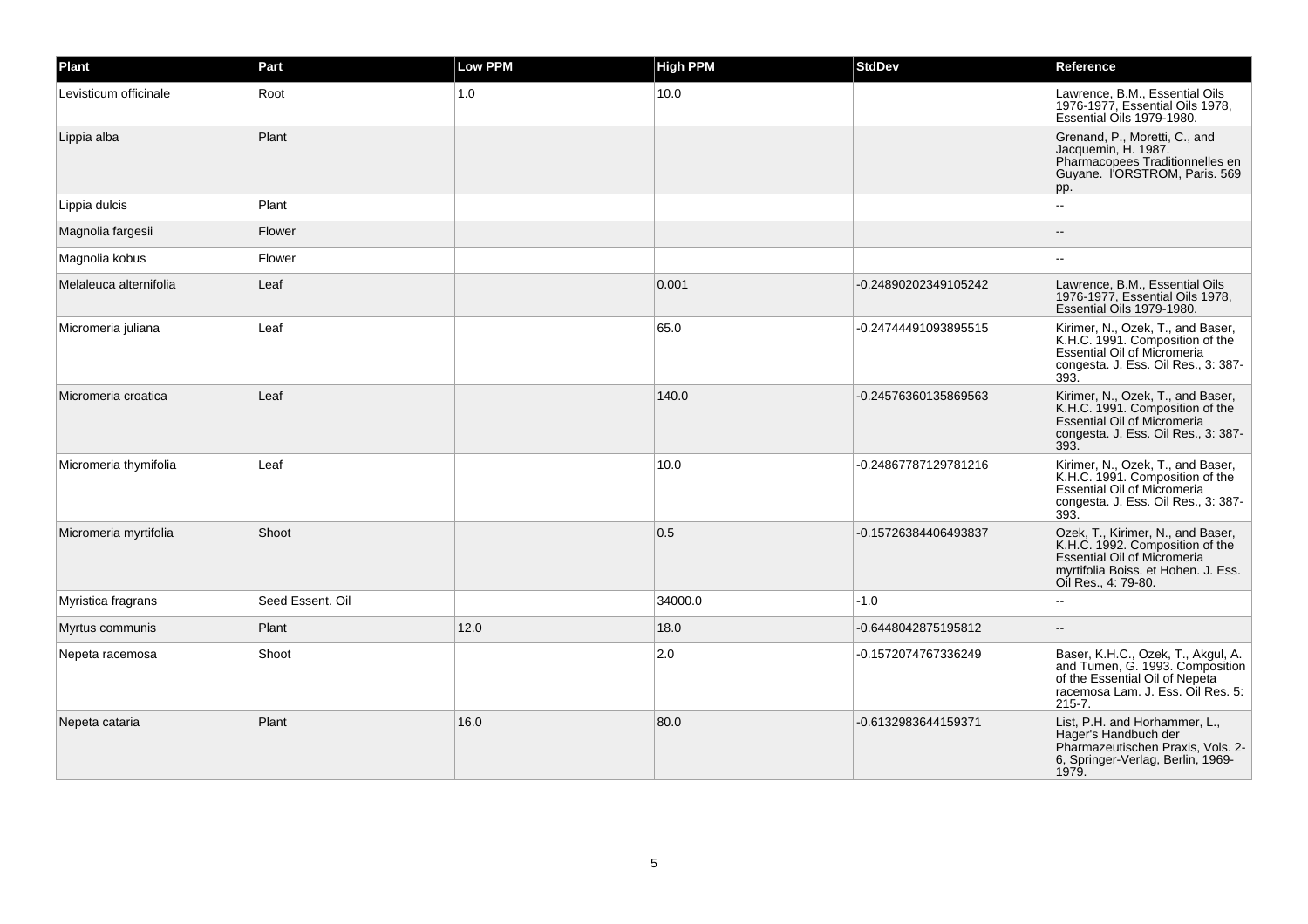| Plant                    | Part                 | Low PPM | <b>High PPM</b> | <b>StdDev</b>        | Reference                                                                                                                                                                                                                                                                                     |
|--------------------------|----------------------|---------|-----------------|----------------------|-----------------------------------------------------------------------------------------------------------------------------------------------------------------------------------------------------------------------------------------------------------------------------------------------|
| Nepeta racemosa          | Shoot                |         | 2.0             | -0.1572074767336249  | Baser, K.H.C., Ozek, T., Akgul, A.<br>and Tumen, G. 1993. Composition<br>of the Essential Oil of Nepeta<br>racemosa Lam. J. Ess. Oil Res. 5:<br>$215 - 7.$                                                                                                                                    |
| Ocimum kilimandscharicum | Flower               | 2650.0  | 5070.0          | 1.3756405727887508   | Charles, D.J., and Simon, J.E.<br>1992. Essential Oil Constituents of<br>Ocimum killimandscharicum<br>Guerke. J. Ess. Oil Res., 4: 125-<br>128.                                                                                                                                               |
| Ocimum basilicum         | Shoot Essent. Oil    |         | 4500.0          | $-1.0$               |                                                                                                                                                                                                                                                                                               |
| Ocimum tenuiflorum       | Leaf                 |         |                 |                      | =ICMR(Indian Council of Medical<br>Research).1976.Medicinal Plants<br>of India. Vol. 1. Indian Council of<br>Med. Res.Cambridge Printing<br>Works, New Delhi.487<br>pp;ICMR.1987.Medicinal Plants of<br>India. Vol.2. Indian Council of Med.<br>Res.Cambr. Printing Works, New<br>Delhi.600pp |
| Ocimum canum             | Shoot                | 1900.0  | 4550.0          | 0.013698271808887719 | List, P.H. and Horhammer, L.,<br>Hager's Handbuch der<br>Pharmazeutischen Praxis, Vols. 2-<br>6, Springer-Verlag, Berlin, 1969-<br>1979.                                                                                                                                                      |
| Ocimum basilicum         | Leaf Essent, Oil     |         | 10000.0         | -0.7795867266952746  |                                                                                                                                                                                                                                                                                               |
| Ocimum gratissimum       | Plant                | 2.0     | 35.0            | -0.6361655666685819  | Lawrence, B.M., Essential Oils<br>1976-1977, Essential Oils 1978,<br>Essential Oils 1979-1980.                                                                                                                                                                                                |
| Ocimum kilimandscharicum | Shoot                | 0.1     | 7000.0          | 0.10576491295426046  | Charles, D.J., and Simon, J.E.<br>1992. Essential Oil Constituents of<br>Ocimum killimandscharicum<br>Guerke. J. Ess. Oil Res., 4: 125-<br>128.                                                                                                                                               |
| Ocimum basilicum         | <b>Essential Oil</b> | 2100.0  | 7200.0          | -1.1929832436449845  |                                                                                                                                                                                                                                                                                               |
| Ocimum basilicum         | Plant                | 2.0     | 31.0            | -0.6381982068688171  | Duke, J. A. Writeups or information<br>summaries on approximately<br>2,000 economic plants, USDA,<br>ARS, Beltsville, MD 20705.                                                                                                                                                               |
| Origanum syriacum        | Shoot                |         |                 |                      | Fleisher, A. & Fleisher, Z. 1991.<br>Chemical Composition of<br>Origanum syriacum L. Essential<br>Oil. J. Ess. Oil Res. 3: 121-123.                                                                                                                                                           |
| Origanum sipyleum        | Shoot                |         | 10.0            | -0.15690685096661958 | Baser, K.H.C., Ozek, T.,<br>Kurkcuoglu, M. and Tumen, G.<br>1992. Composition of the Essential<br>Oil of Origanum sipyleum of<br>Turkish Origin. J. Ess. Oil Res. 4:<br>139-142.                                                                                                              |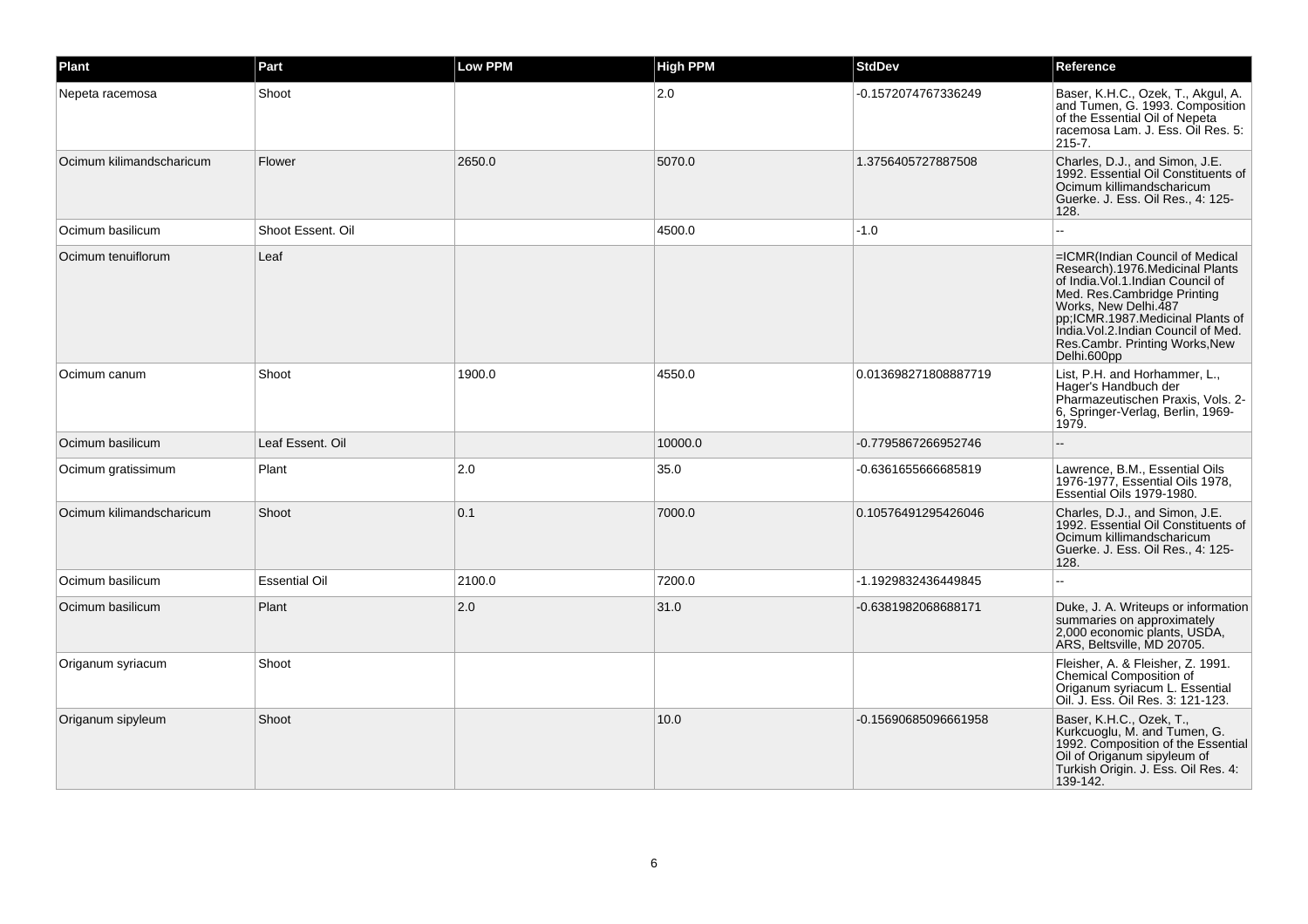| Plant             | Part             | Low PPM | <b>High PPM</b> | <b>StdDev</b>        | Reference                                                                                                                                                                                           |
|-------------------|------------------|---------|-----------------|----------------------|-----------------------------------------------------------------------------------------------------------------------------------------------------------------------------------------------------|
| Origanum onites   | Shoot            |         | 0.0             | -0.15728263317537622 | Biondi, D., Cianci, P., Geraci, C.<br>and Ruberto, G. 1993.<br>Antimicrobial Activity and<br>Chemical Composition of Essential<br>Oils from Sicilian Aromatic Plants.<br>Flav. & Frag. J. 8: 331-7. |
| Origanum syriacum | Shoot            |         | 0.0             | -0.15728263317537622 | Fleisher, A. & Fleisher, Z. 1991.<br><b>Chemical Composition of</b><br>Origanum syriacum L. Essential<br>Oil. J. Ess. Oil Res. 3: 121-123.                                                          |
| Origanum sipyleum | Shoot            |         | 15.0            | -0.15671895986224127 | Baser, K.H.C., Ozek, T.,<br>Kurkcuoglu, M. and Tumen, G.<br>1992. Composition of the Essential<br>Oil of Origanum sipyleum of<br>Turkish Origin. J. Ess. Oil Res. 4:<br>139-142.                    |
| Origanum vulgare  | Plant            | 0.0     | 40.0            | -0.6336247664182881  | Lawrence, B.M., Essential Oils<br>1976-1977, Essential Oils 1978,<br>Essential Oils 1979-1980.                                                                                                      |
| Origanum creticum | Plant            |         |                 |                      | List, P.H. and Horhammer, L.,<br>Hager's Handbuch der<br>Pharmazeutischen Praxis, Vols. 2-<br>6, Springer-Verlag, Berlin, 1969-<br>1979.                                                            |
| Origanum syriacum | Shoot            |         | 0.1             | -0.1572788753532887  | Fleisher, A. & Fleisher, Z. 1991.<br><b>Chemical Composition of</b><br>Origanum syriacum L. Essential<br>Oil. J. Ess. Oil Res. 3: 121-123.                                                          |
| Origanum sipyleum | Shoot            |         | 13.0            | -0.1567941163039926  | Baser, K.H.C., Ozek, T.,<br>Kurkcuoglu, M. and Tumen, G.<br>1992. Composition of the Essential<br>Oil of Origanum sipyleum of<br>Turkish Origin. J. Ess. Oil Res. 4:<br>139-142.                    |
| Origanum sipyleum | Shoot            |         | 15.0            | -0.15671895986224127 | Baser, K.H.C., Ozek, T.,<br>Kurkcuoglu, M. and Tumen, G.<br>1992. Composition of the Essential<br>Oil of Origanum sipyleum of<br>Turkish Origin. J. Ess. Oil Res. 4:<br>139-142.                    |
| Peumus boldus     | Leaf             | 1.6     | 150.0           | -0.24553942674799437 |                                                                                                                                                                                                     |
| Pimenta racemosa  | Leaf             | 0.0     | 240.0           | -0.24352185525168293 |                                                                                                                                                                                                     |
| Pimpinella anisum | Seed Essent. Oil |         |                 |                      |                                                                                                                                                                                                     |
| Pinus sylvestris  | Leaf Essent. Oil |         |                 |                      |                                                                                                                                                                                                     |
| Piper auritum     | Leaf             |         |                 |                      | Tramil                                                                                                                                                                                              |
| Piper nigrum      | Fruit            |         |                 |                      |                                                                                                                                                                                                     |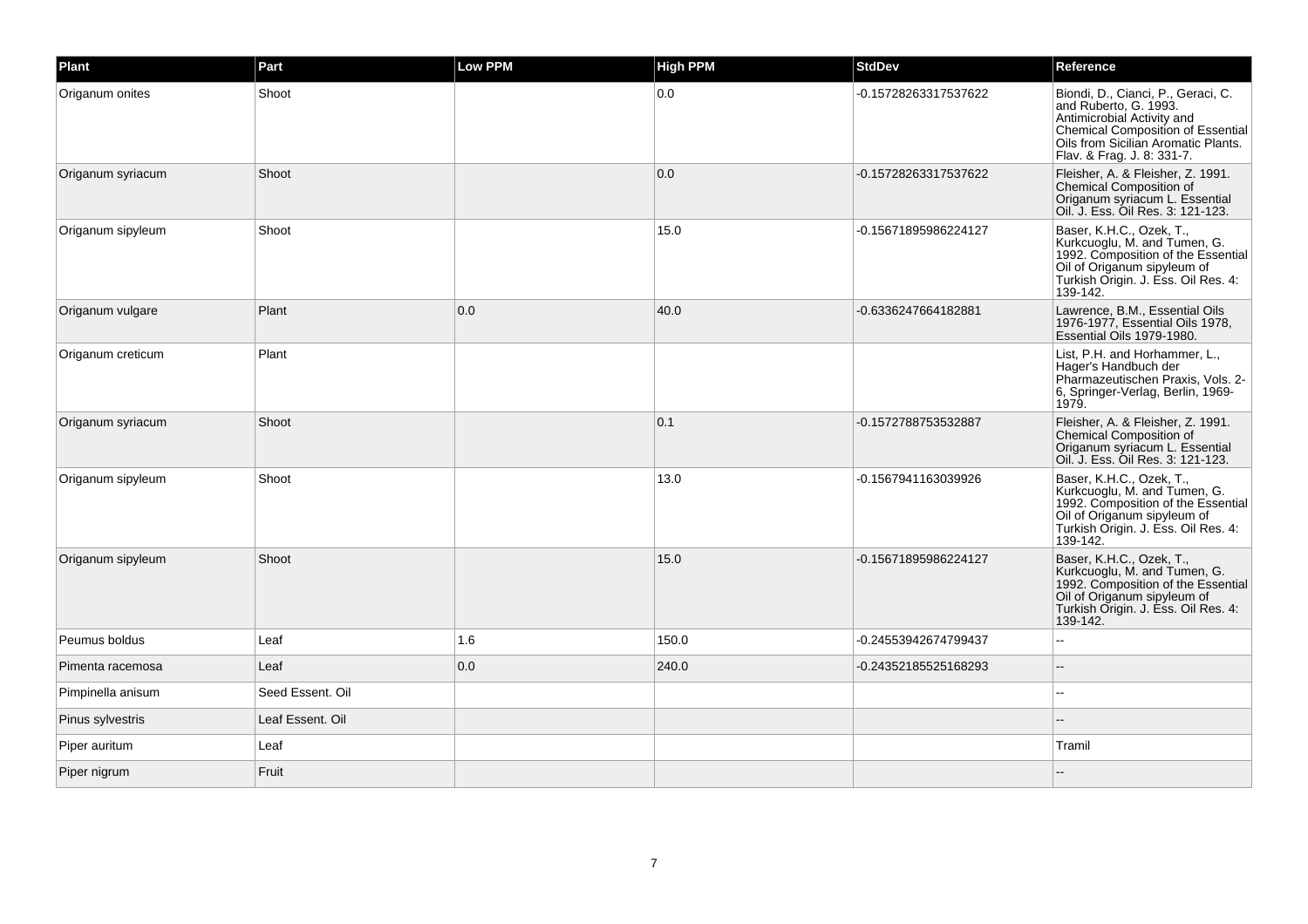| Plant                        | Part                 | <b>Low PPM</b> | <b>High PPM</b> | <b>StdDev</b>         | Reference                                                                                                                                                                                                                      |
|------------------------------|----------------------|----------------|-----------------|-----------------------|--------------------------------------------------------------------------------------------------------------------------------------------------------------------------------------------------------------------------------|
| Polygonum hydropiper         | <b>Essential Oil</b> |                |                 |                       |                                                                                                                                                                                                                                |
| Ptychopetalum olacoides      | Root Essent. Oil     |                | 62000.0         |                       | Uber Bucek, E., Fournier, G.,<br>Dadoun, H. 1987, Volatile<br>Constituents of Ptychopetalum<br>olacoides Root Oil. Planta Med.<br>53, 2: 231.                                                                                  |
| Pycnanthemum pycnanthemoides | Shoot                | 78.0           | 116.0           | -0.15292355955379938  | Lawrence, B.M., Essential Oils<br>1976-1977, Essential Oils 1978,<br>Essential Oils 1979-1980.                                                                                                                                 |
| Pycnanthemum montanum        | Shoot                | 3395.0         | 3880.0          | -0.011479136177806092 | Lawrence, B.M., Essential Oils<br>1976-1977, Essential Oils 1978,<br>Essential Oils 1979-1980.                                                                                                                                 |
| Pycnanthemum tenuifolium     | Shoot                | 4.0            | 40.0            | -0.1557795043403497   | Lawrence, B.M., Essential Oils<br>1976-1977, Essential Oils 1978,<br>Essential Oils 1979-1980.                                                                                                                                 |
| Pycnanthemum clinopodioides  | Shoot                | 42.0           | 44.0            | -0.15562919145684706  | Lawrence, B.M., Essential Oils<br>1976-1977, Essential Oils 1978,<br>Essential Oils 1979-1980.                                                                                                                                 |
| Rhododendron dauricum        | Plant                |                |                 |                       |                                                                                                                                                                                                                                |
| Rosmarinus tomentosus        | Shoot                | 2745.0         | 4455.0          | 0.01012834082569979   | Soriano Cano, M.C., Sotomayor<br>Sanchez, J.A., Sanchez Gomez,<br>P. and Garcia Vallejo, M.C. 1993.<br>Essential Oils of the Rosmarinus<br>eriocalyx-tomentosus Complex in<br>Southeast Spain. J. Ess. Oil Res.<br>5: 243-246. |
| Rosmarinus officinalis       | Shoot                |                | 1030.0          | -0.11857706567344393  | Tucker. A. O. and Maciarello. M. J.<br>1998. The essential oils of some<br>rosemary cultivars. Flavor and<br>Fragrance Journal, 1: 137-142.<br>1986.                                                                           |
| Rosmarinus officinalis       | Leaf Essent. Oil     |                | 121000.0        | -0.08961362373307821  |                                                                                                                                                                                                                                |
| Rosmarinus officinalis       | Leaf                 |                | 595.0           | -0.23556365657178782  | Soliman, F.M., El-Kashoury, M.M.,<br>Fathy, M.M. and Gonaid, M.H.<br>1994. Analysis and Biological<br>Activity of the Essential Oil of<br>Rosmarinus officinalis L. from<br>Egypt. Flavour and Fragrance J. 9:<br>29-33.       |
| Rosmarinus officinalis       | <b>Essential Oil</b> | 18000.0        | 93000.0         | -0.6926999479228944   |                                                                                                                                                                                                                                |
| Rosmarinus eriocalyx         | Shoot                | 1590.0         | 2670.0          | -0.0569487834373576   | Soriano Cano, M.C., Sotomayor<br>Sanchez, J.A., Sanchez Gomez,<br>P. and Garcia Vallejo, M.C. 1993.<br>Essential Oils of the Rosmarinus<br>eriocalyx-tomentosus Complex in<br>Southeast Spain. J. Ess. Oil Res.<br>5: 243-246. |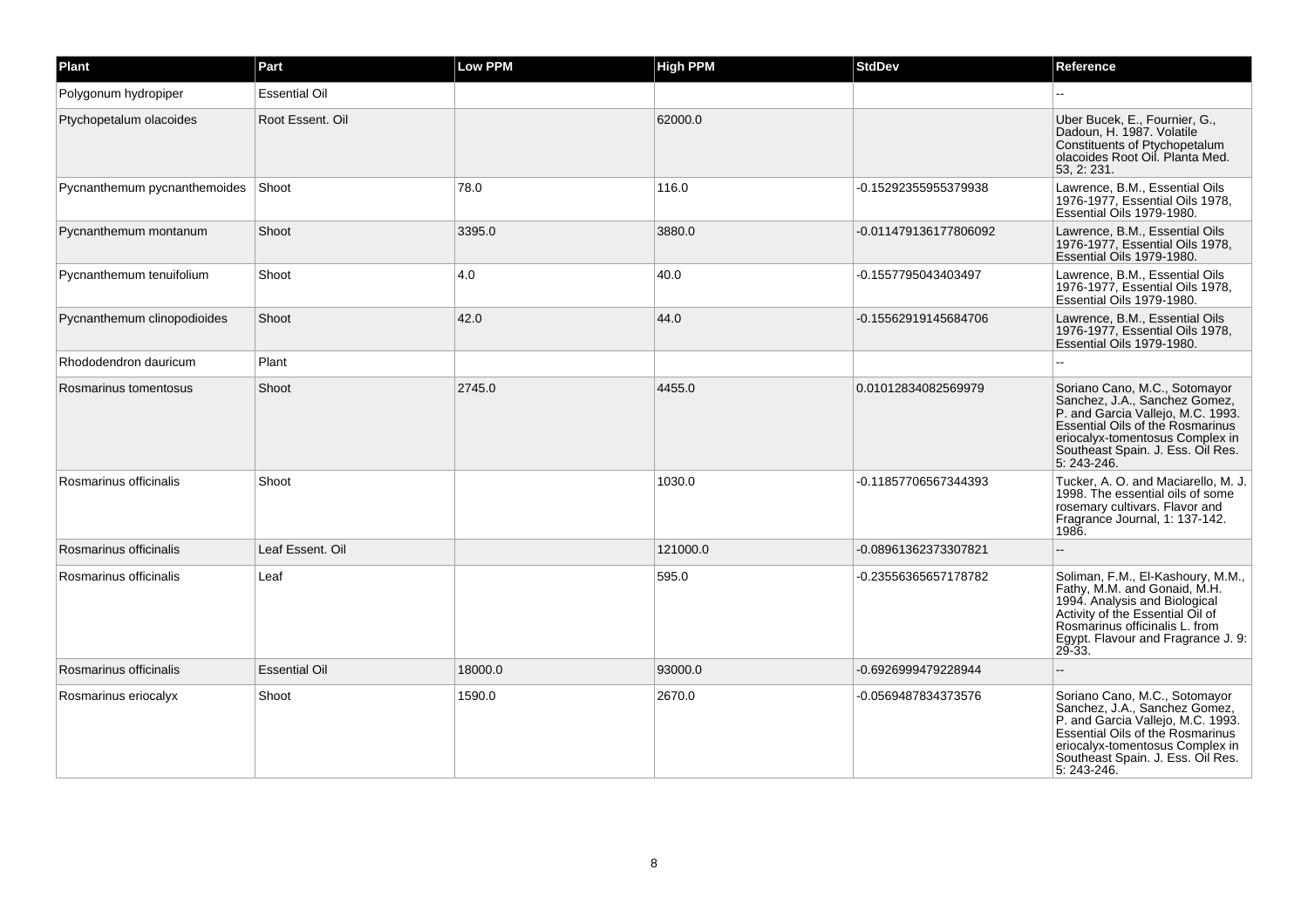| Plant                      | Part                 | Low PPM | <b>High PPM</b> | <b>StdDev</b>         | Reference                                                                                                                                                                                                                             |
|----------------------------|----------------------|---------|-----------------|-----------------------|---------------------------------------------------------------------------------------------------------------------------------------------------------------------------------------------------------------------------------------|
| Rosmarinus x mendizabalii  | Shoot                | 850.0   | 1475.0          | -0.10185475738377417  | Soriano Cano, M.C., Sotomayor<br>Sanchez, J.A., Sanchez Gomez,<br>P. and Garcia Vallejo, M.C. 1993.<br>Essential Oils of the Rosmarinus<br>eriocalyx-tomentosus Complex in<br>Southeast Spain. J. Ess. Oil Res.<br>5: 243-246.        |
| Rosmarinus officinalis     | Plant                | 60.0    | 5800.0          | 2.293377121920263     |                                                                                                                                                                                                                                       |
| Rosmarinus officinalis     | Shoot Essent, Oil    |         | 76300.0         | 1.0                   |                                                                                                                                                                                                                                       |
| Rosmarinus officinalis     | Shoot                | 1885.0  | 3920.0          | -0.009976007342779595 | Soriano Cano, M.C., Sotomayor<br>Sanchez, J.A., Sanchez Gomez,<br>P. and Garcia Vallejo, M.C. 1993.<br>Essential Oils of the Rosmarinus<br>eriocalyx-tomentosus Complex in<br>Southeast Spain. J. Ess. Oil Res.<br>5: 243-246.        |
| Rosmarinus eriocalyx       | Shoot                | 1590.0  | 2670.0          | -0.0569487834373576   | Soriano Cano, M.C., Sotomayor<br>Sanchez, J.A., Sanchez Gomez,<br>P. and Garcia Vallejo, M.C. 1993.<br>Essential Oils of the Rosmarinus<br>eriocalyx-tomentosus Complex in<br>Southeast Spain. J. Ess. Oil Res.<br>5: 243-246.        |
| Rosmarinus x lavandulaceus | Shoot                | 330.0   | 2335.0          | -0.06953748743070451  | Soriano Cano, M.C., Sotomayor<br>Sanchez, J.A., Sanchez Gomez,<br>P. and Garcia Vallejo, M.C. 1993.<br><b>Essential Oils of the Rosmarinus</b><br>eriocalyx-tomentosus Complex in<br>Southeast Spain. J. Ess. Oil Res.<br>5: 243-246. |
| Rosmarinus officinalis     | Leaf                 |         | 160.0           | -0.2453152521372931   | Soliman, F.M., El-Kashoury, M.M.,<br>Fathy, M.M. and Gonaid, M.H.<br>1994. Analysis and Biological<br>Activity of the Essential Oil of<br>Rosmarinus officinalis L. from<br>Egypt. Flavour and Fragrance J. 9:<br>$29 - 33$           |
| Rosmarinus officinalis     | Resin, Exudate, Sap  |         |                 |                       |                                                                                                                                                                                                                                       |
| Rosmarinus officinalis     | Shoot                | 320.0   | 1410.0          | -0.10429734174069223  | Soriano Cano, M.C., Sotomayor<br>Sanchez, J.A., Sanchez Gomez,<br>P. and Garcia Vallejo, M.C. 1993.<br>Essential Oils of the Rosmarinus<br>eriocalyx-tomentosus Complex in<br>Southeast Spain. J. Ess. Oil Res.<br>5: 243-246.        |
| Salvia officinalis         | Pericarp Essent. Oil |         | 229000.0        |                       |                                                                                                                                                                                                                                       |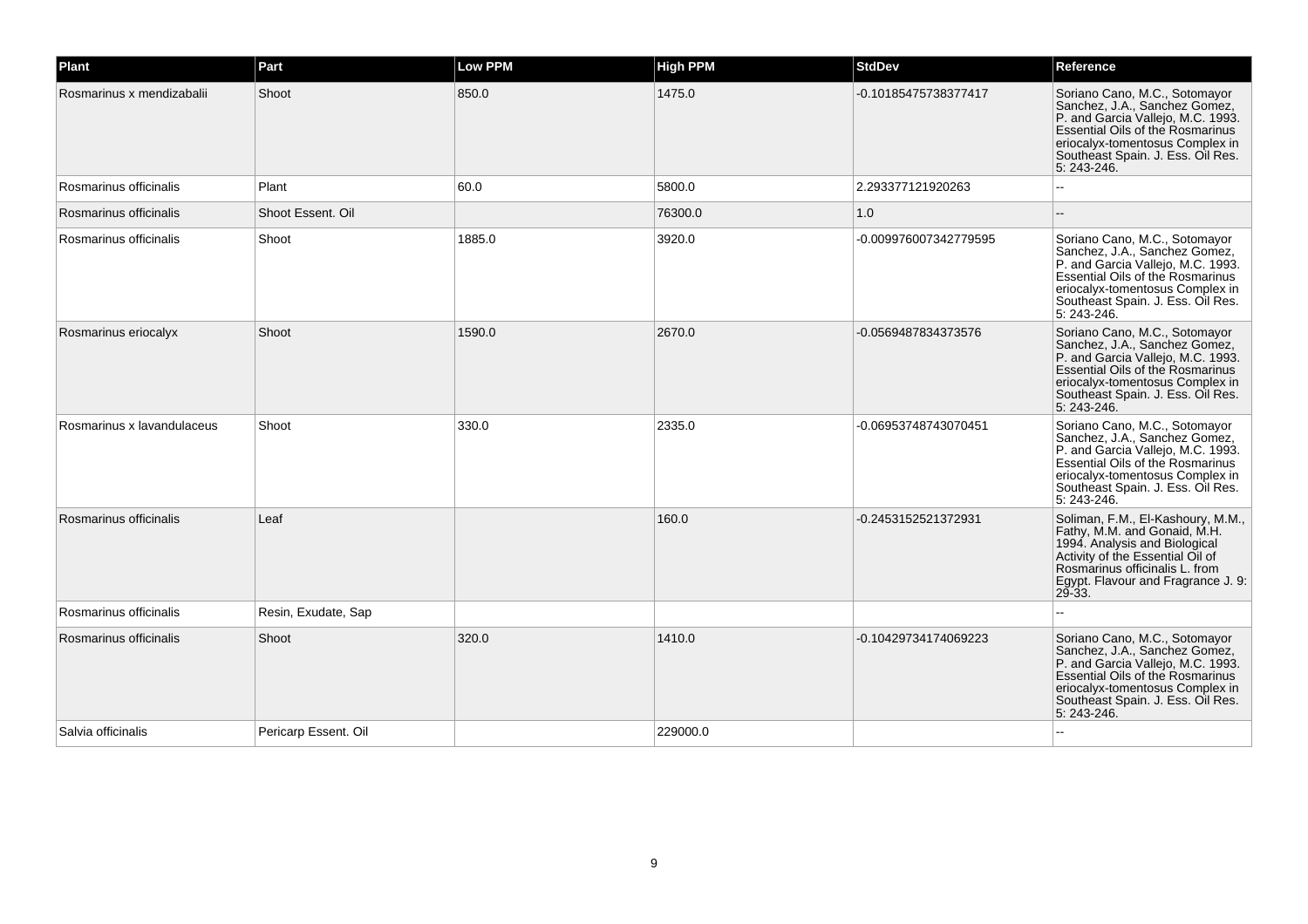| Plant              | Part                 | <b>Low PPM</b> | <b>High PPM</b> | <b>StdDev</b>          | Reference                                                                                                                                                                                                                                                                                  |
|--------------------|----------------------|----------------|-----------------|------------------------|--------------------------------------------------------------------------------------------------------------------------------------------------------------------------------------------------------------------------------------------------------------------------------------------|
| Salvia canariensis | Leaf                 |                | 28.0            | -0.24827435699854986   | Casnigueral, S., Iglesias, J., Vila, R.,<br>Virgili, A. and Ibanez, C.1994. The<br>Essential Oil from Leaves of Salvia<br>canariensis L. Flav. & Frag. J.<br>9:201-204. S. Canigueral, Facultat<br>de Farmacia, Universitat de<br>Barcelona, Ave.Diagonal 643,E-<br>08028, Barcelone Spain |
| Salvia officinalis | Leaf                 | 0.0            | 9324.0          | -0.03988163889064865   |                                                                                                                                                                                                                                                                                            |
| Salvia officinalis | <b>Essential Oil</b> | 76000.0        | 305000.0        | 0.54343127227621       |                                                                                                                                                                                                                                                                                            |
| Salvia triloba     | Plant                | 160.0          | 5040.0          | 1.9071754838755932     |                                                                                                                                                                                                                                                                                            |
| Salvia officinalis | Leaf Essent. Oil     | 44000.0        | 458000.0        | 2.005169580755753      |                                                                                                                                                                                                                                                                                            |
| Salvia gilliesii   | Shoot                |                | 60.0            | -0.15502793992283648   | Velasco-Negueruela, A. et al.<br>1993. The Essential Oil of Salvia<br>gilliesii Benth. J. Ess. Oil Res. 5:<br>319-320.                                                                                                                                                                     |
| Salvia sclarea     | Plant                |                |                 |                        | Rizk, A.F.M., The Phytochemistry<br>of the Flora of Qatar, Scientific and<br>Applied Research Centre,<br>University of Qatar, Kingprint,<br>Richmond, UK, 1986.                                                                                                                            |
| Sassafras albidum  | Leaf                 |                | 0.0             | -0.24890204590851342   |                                                                                                                                                                                                                                                                                            |
| Satureja douglasii | Plant                | 2392.0         | 5941.0          | 2.3650276889785506     | Lawrence, B.M., Essential Oils<br>1976-1977, Essential Oils 1978,<br>Essential Oils 1979-1980.                                                                                                                                                                                             |
| Satureja obovata   | Leaf                 |                | 1225.0          | -0.22144065609760777   | Arrebola, M.L., Navaro, M.C.,<br>Jimenez, J. and Ocana, F.A. 1994.<br>Variations in Yield and<br>Composition of the Essential Oil of<br>Satureja obovata. Phytochemistry<br>$35(1)$ : 83.                                                                                                  |
| Satureja montana   | Plant                | 5.0            | 75.0            | -0.6158391646662309    |                                                                                                                                                                                                                                                                                            |
| Satureja obovata   | Shoot                | 2510.0         | 4025.0          | -0.0060302941508350435 | Fitoterapia No.60: 277.                                                                                                                                                                                                                                                                    |
| Satureja obovata   | Leaf                 |                | 2660.0          | -0.18927159946197541   | Arrebola, M.L., Navaro, M.C.,<br>Jimenez, J. and Ocana, F.A. 1994.<br>Variations in Yield and<br>Composition of the Essential Oil of<br>Satureja obovata. Phytochemistry<br>$35(1)$ : 83.                                                                                                  |
| Satureja hortensis | Plant                |                |                 |                        | List, P.H. and Horhammer, L.,<br>Hager's Handbuch der<br>Pharmazeutischen Praxis, Vols. 2-<br>6, Springer-Verlag, Berlin, 1969-<br>1979.                                                                                                                                                   |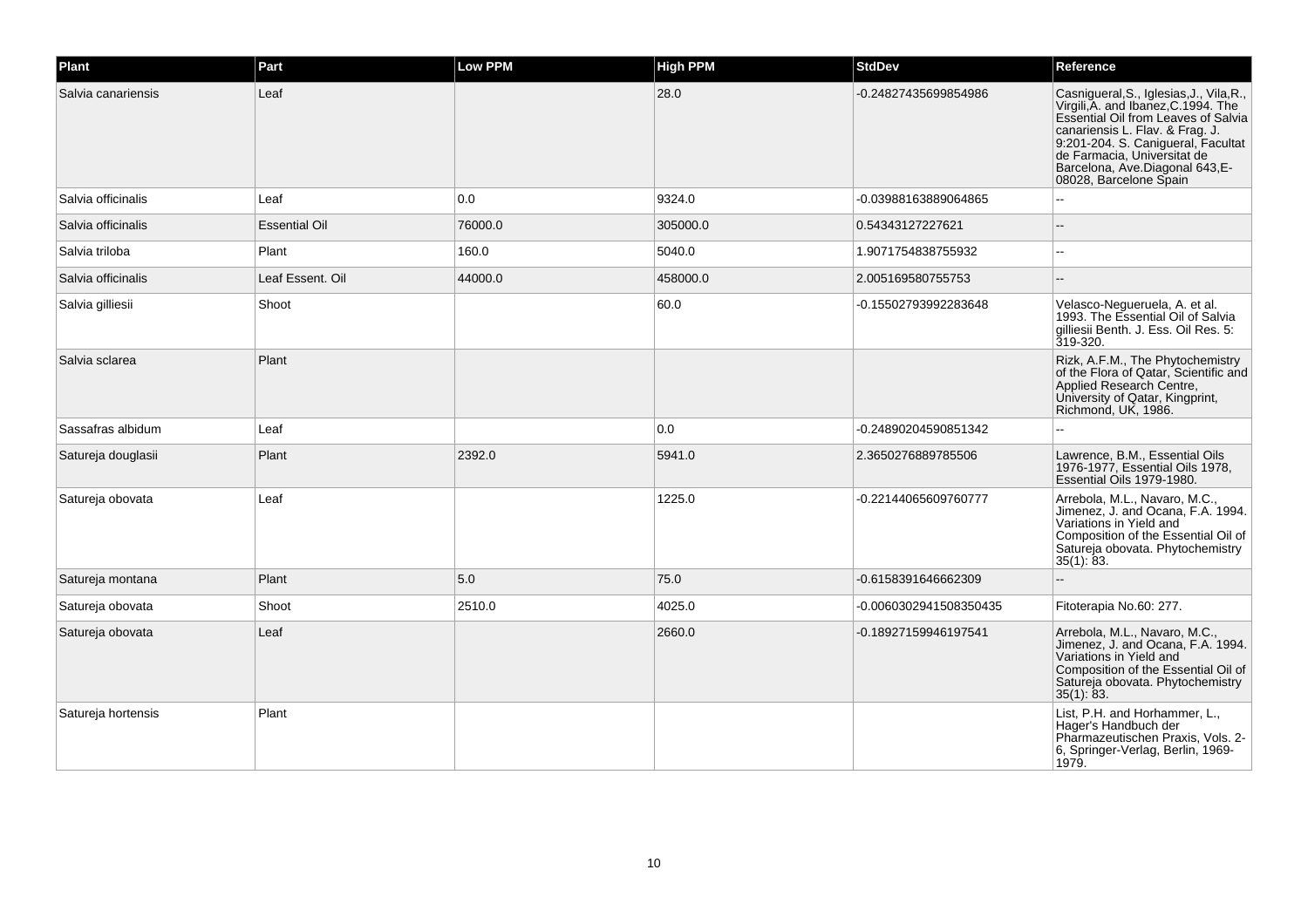| Plant                | Part                 | <b>Low PPM</b> | <b>High PPM</b> | <b>StdDev</b>        | Reference                                                                                                                                                                                 |
|----------------------|----------------------|----------------|-----------------|----------------------|-------------------------------------------------------------------------------------------------------------------------------------------------------------------------------------------|
| Satureja obovata     | Leaf                 |                | 2040.0          | -0.2031704253254542  | Arrebola, M.L., Navaro, M.C.,<br>Jimenez, J. and Ocana, F.A. 1994.<br>Variations in Yield and<br>Composition of the Essential Oil of<br>Satureja obovata. Phytochemistry<br>35(1): 83.    |
| Satureja obovata     | Leaf                 |                | 2040.0          | -0.2031704253254542  | Arrebola, M.L., Navaro, M.C.,<br>Jimenez, J. and Ocana, F.A. 1994.<br>Variations in Yield and<br>Composition of the Essential Oil of<br>Satureja obovata. Phytochemistry<br>$35(1)$ : 83. |
| Sideritis pauli      | Shoot                |                | 3.0             | -0.15716989851274923 | Burzaco, A., Velasco-Negueruela,<br>A. and Perez-Alonso, M.J. 1992.<br><b>Essential Oil Analysis of Sideritis</b><br>pauli Pau. FFJ7: 47-8. 1992.                                         |
| Sideritis athoa      | Shoot                |                | 0.5             | -0.15726384406493837 | Ozek, T., Baser, K.H.C. and<br>Tumen, G. 1993. The Essential Oil<br>of Sideritis athoa Papanikolaou Et<br>Kokkini. J. Ess. Oil Res. 5: 669-<br>670.                                       |
| Sideritis scardica   | Shoot                |                | 75.0            | -0.15446426660970153 | Menkovic, N., et al. 1991. The<br>Essential Oil of Sideritis scardica.<br>Pl. Med. 57. Suppl. 2. pp. A137-<br>A132.                                                                       |
| Stevia rebaudiana    | Flower               |                | 17.0            | -0.9719149200520317  | Kinghorn, A. D. (Ed.) 2002.<br>Medicinal and Aromatic Plants -<br>Industrial Profiles, Stevia, The<br>genus Stevia. Taylor & Francis.<br>New York, NY. 211 pp.                            |
| Stevia rebaudiana    | Shoot                |                | 17.0            | -0.15664380342048995 | Kinghorn, A. D. (Ed.) 2002.<br>Medicinal and Aromatic Plants -<br>Industrial Profiles, Stevia, The<br>genus Stevia. Taylor & Francis.<br>New York, NY. 211 pp.                            |
| Tanacetum vulgare    | Leaf                 | 0.0            | 1800.0          | -0.2085506159822847  |                                                                                                                                                                                           |
| Tanacetum parthenium | <b>Essential Oil</b> |                | 442000.0        | 1.342251919291669    |                                                                                                                                                                                           |
| Tanacetum parthenium | Fruit Essent. Oil    |                | 189000.0        |                      | $\overline{a}$                                                                                                                                                                            |
| Tanacetum parthenium | Shoot                |                | 24.0            | -0.15638075587436032 |                                                                                                                                                                                           |
| Tanacetum parthenium | Leaf Essent. Oil     |                | 201000.0        | 0.40766428831174817  | --                                                                                                                                                                                        |
| Teucrium gnaphalodes | Shoot                |                | 6.0             | -0.15705716385012225 | Perez-Alonso, M.J. Velasco-<br>Negueruela, A. and Lopez-Saez,<br>J.A. 1993. The Essential Oils of<br>Two Iberian Teucrium Species. J.<br>Ess. Oil Res. 5: 397-402.                        |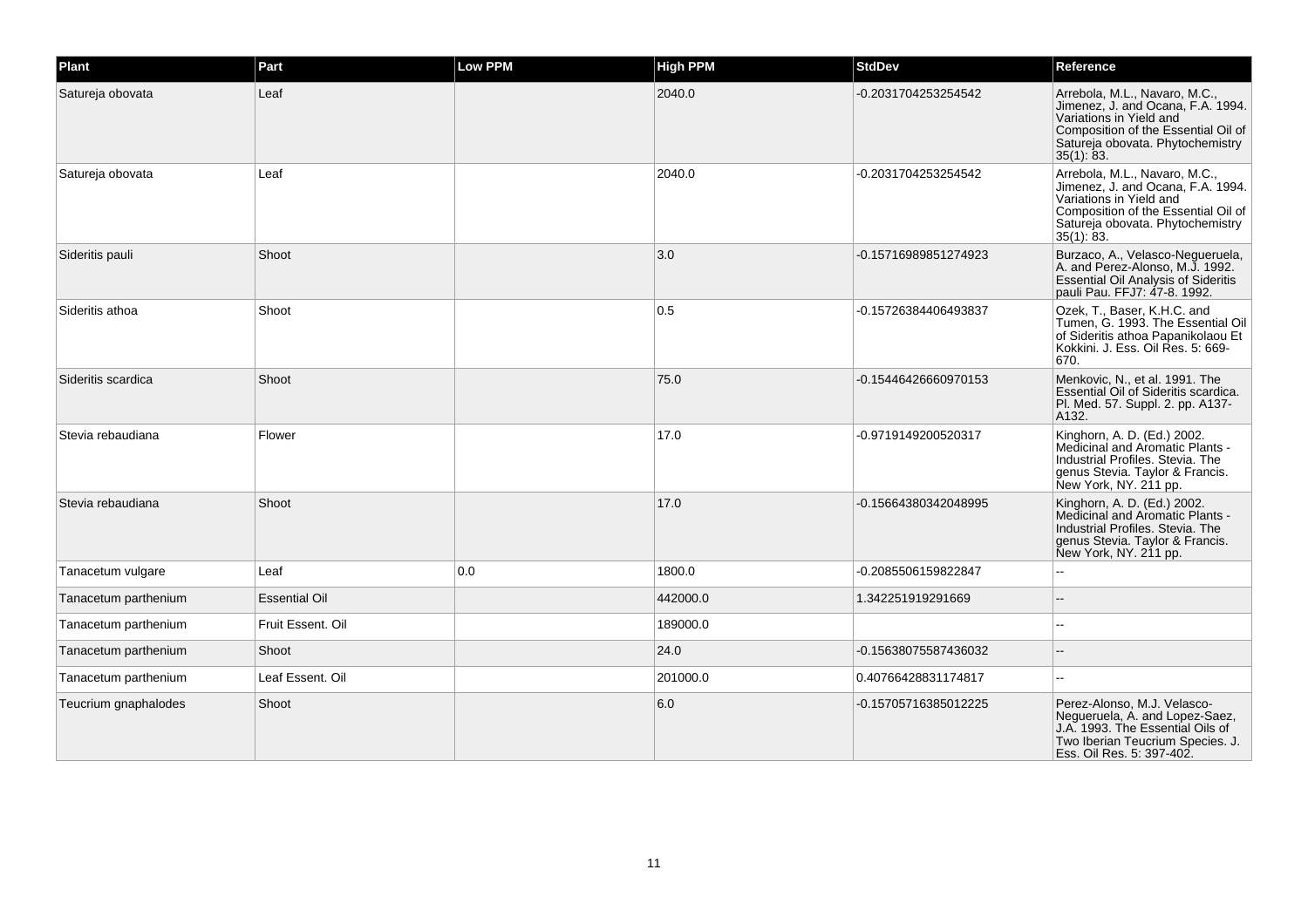| Plant                     | Part            | <b>Low PPM</b> | <b>High PPM</b> | <b>StdDev</b>        | Reference                                                                                                                                                                                          |
|---------------------------|-----------------|----------------|-----------------|----------------------|----------------------------------------------------------------------------------------------------------------------------------------------------------------------------------------------------|
| Teucrium scorodonia       | Shoot           |                | 0.28            | -0.15727211127353108 | Velasco-Negueruela, A. and<br>Perez-Alonso, M.J. 1990. The<br>Volatiles of Six Teucrium Species<br>from the Iberian Peninsula and the<br>Balearic Islands. Phytochemistry<br>29(4): 1165-9.        |
| Teucrium oxylepis         | Shoot           |                | 0.22            | -0.1572743659667835  | Velasco-Negueruela, A. and<br>Perez-Alonso, M.J. 1990. The<br><b>Volatiles of Six Teucrium Species</b><br>from the Iberian Peninsula and the<br>Balearic Islands. Phytochemistry<br>29(4): 1165-9. |
| Teucrium salviastrum      | Shoot           |                |                 |                      | Velasco-Negueruela, A. and<br>Perez-Alonso, M.J. 1990. The<br>Volatiles of Six Teucrium Species<br>from the Iberian Peninsula and the<br>Balearic Islands. Phytochemistry<br>29(4): 1165-9.        |
| Teucrium asiaticum        | Shoot           |                | 0.1             | -0.1572788753532887  | Velasco-Negueruela, A. and<br>Perez-Alonso, M.J. 1990. The<br><b>Volatiles of Six Teucrium Species</b><br>from the Iberian Peninsula and the<br>Balearic Islands. Phytochemistry<br>29(4): 1165-9. |
| Teucrium polium           | Shoot           |                | 1.0             | -0.15724505495450056 | Perez-Alonso, M.J. Velasco-<br>Negueruela, A. and Lopez-Saez,<br>J.A. 1993. The Essential Oils of<br>Two Iberian Teucrium Species. J.<br>Ess. Oil Res. 5: 397-402.                                 |
| Teucrium pseudoscorodonia | Shoot           |                | 0.1             | -0.1572788753532887  | Velasco-Negueruela, A. and<br>Perez-Alonso, M.J. 1990. The<br><b>Volatiles of Six Teucrium Species</b><br>from the Iberian Peninsula and the<br>Balearic Islands. Phytochemistry<br>29(4): 1165-9. |
| Teucrium polium           | Plant           |                |                 |                      | Rizk, A.F.M., The Phytochemistry<br>of the Flora of Qatar, Scientific and<br>Applied Research Centre,<br>University of Qatar, Kingprint,<br>Richmond, UK, 1986.                                    |
| Teucrium oxylepis         | Shoot           |                | 0.06            | -0.15728037848212362 | Velasco-Negueruela, A. and<br>Perez-Alonso, M.J. 1990. The<br><b>Volatiles of Six Teucrium Species</b><br>from the Iberian Peninsula and the<br>Balearic Islands. Phytochemistry<br>29(4): 1165-9. |
| Thuja occidentalis        | <b>Branches</b> |                |                 |                      |                                                                                                                                                                                                    |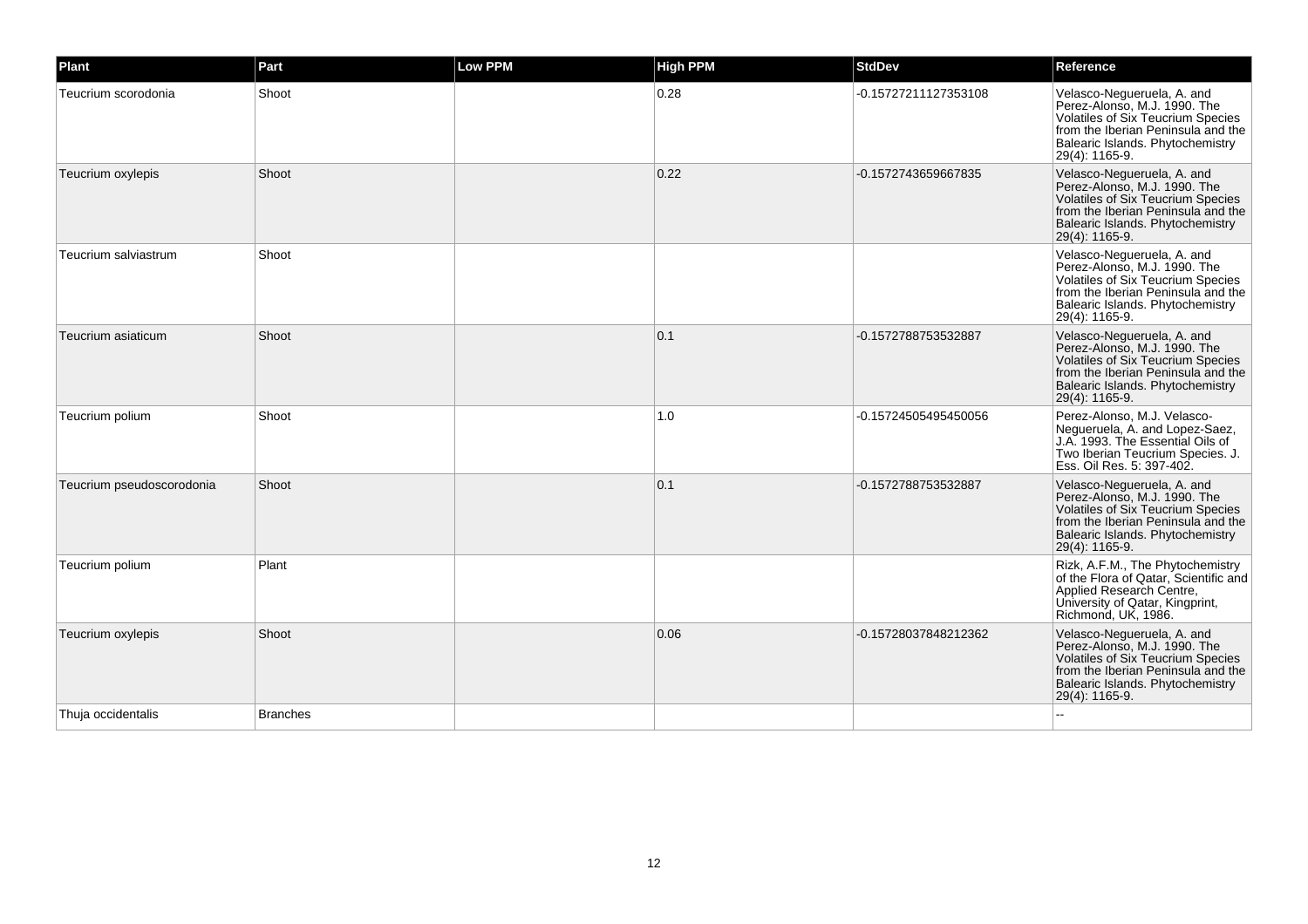| Plant                | Part  | <b>Low PPM</b> | <b>High PPM</b> | <b>StdDev</b>        | Reference                                                                                                                                                                                                                               |
|----------------------|-------|----------------|-----------------|----------------------|-----------------------------------------------------------------------------------------------------------------------------------------------------------------------------------------------------------------------------------------|
| Thymus broussonettii | Shoot |                | 0.0             | -0.15728263317537622 | Tantaoui-Elaraki, A., Lattaoui, N.,<br>Errifi, A. and Benjilali, B. 1993.<br>Composition and Antimicrobial<br>Activity of the Essential Oils of<br>Thymus broussonettii, T. zygis and<br>T. saturejoides. J. Ess. Oil Res. 5:<br>45-53. |
| Thymus orospedanus   | Plant |                | 718.0           | -0.28909225247843784 | J. Nat. Prod.                                                                                                                                                                                                                           |
| Thymus capitatus     | Plant |                |                 |                      | Lawrence, B.M., Essential Oils<br>1976-1977. Essential Oils 1978.<br>Essential Oils 1979-1980.                                                                                                                                          |
| Thymus funkii        | Shoot |                | 1135.0          | -0.11463135248149939 | Vila, R., et al. 1995. Composition<br>and study of the variability of the<br>essential oil of Thymus funkii<br>Cousson. Flav. & Fragr. J. 10(6):<br>379-383.                                                                            |
| Thymus zygis         | Shoot |                | 19.0            | -0.15656864697873862 | Jimenez, J., Navarro, M.C.,<br>Montilla, M.P., Martin, A. and<br>Martinez, A. 1993. Thymus zygis<br>Oil: Its Effects on CCI4-Induced<br><b>Hepatotoxicity and Free Radical</b><br>Scavenger Activity. JEO5: 153-8.                      |
| Thymus longicaulis   | Shoot |                | 3.0             | -0.15716989851274923 | Baser, K.H.C., Ozek, T., Kirimer,<br>N. and Tumen, G. 1993. The<br>Occurrence of Three Chemotypes<br>of Thymus longicaulis C. Presi<br>subsp. longicaulis in the same<br>Population. J. Ess. Oil Res. 5: 291-<br>5.                     |
| Thymus riatarum      | Shoot |                | 25.0            | -0.15634317765348466 | Iglesias, J., Vila, R., Canigueral,<br>S., Bellakdhar, and II Idrissi, A.<br>1991. Analysis of the Essential Oil<br>of Thymus riatarum. J. Ess. Oil<br>Res. 3: 43-4.                                                                    |
| Thymus mastichina    | Plant | 1.0            | 450.0           | -0.42527914589418986 | Lawrence, B.M., Essential Oils<br>1976-1977, Essential Oils 1978,<br>Essential Oils 1979-1980.                                                                                                                                          |
| Thymus funkii        | Shoot |                | 1135.0          | -0.11463135248149939 | Vila, R., et al. 1995. Composition<br>and study of the variability of the<br>essential oil of Thymus funkii<br>Cousson. Flav. & Fragr. J. 10(6):<br>379-383.                                                                            |
| Thymus zygis         | Shoot |                | 19.0            | -0.15656864697873862 | Jimenez, J., Navarro, M.C.,<br>Montilla, M.P., Martin, A. and<br>Martinez, A. 1993. Thymus zygis<br>Oil: Its Effects on CCI4-Induced<br>Hepatotoxicity and Free Radical<br>Scavenger Activity. JEO5: 153-8.                             |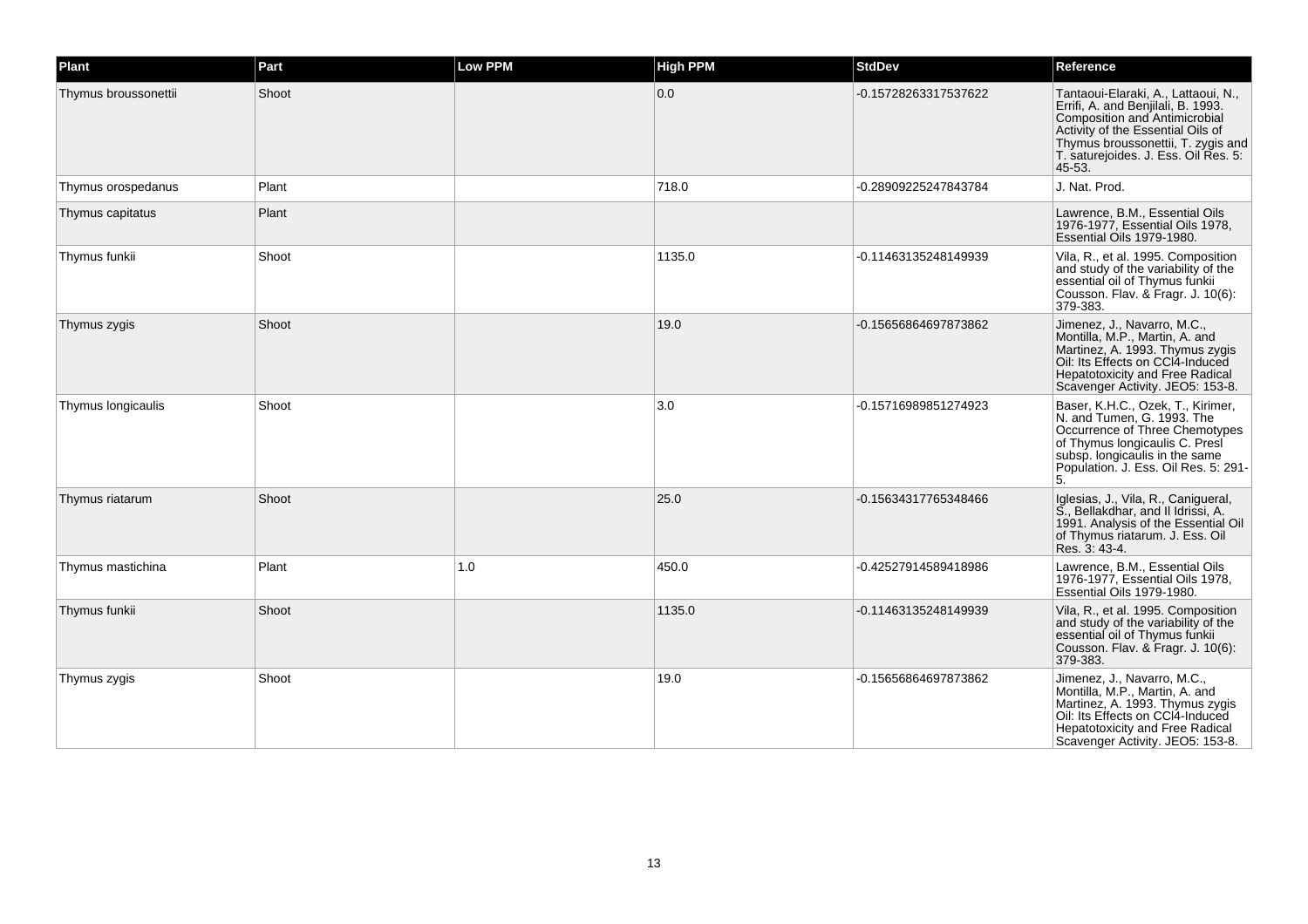| Plant                | Part  | <b>Low PPM</b> | <b>High PPM</b> | <b>StdDev</b>        | Reference                                                                                                                                                                                                                               |
|----------------------|-------|----------------|-----------------|----------------------|-----------------------------------------------------------------------------------------------------------------------------------------------------------------------------------------------------------------------------------------|
| Thymus longicaulis   | Shoot |                | 0.0             | -0.15728263317537622 | Baser, K.H.C., Ozek, T., Kirimer,<br>N. and Tumen, G. 1993. The<br>Occurrence of Three Chemotypes<br>of Thymus longicaulis C. Presi<br>subsp. longicaulis in the same<br>Population. J. Ess. Oil Res. 5: 291-<br>5.                     |
| Thymus cilicicus     | Shoot |                | 940.0           | -0.12195910555225356 | Tumen, G., Koyuncu, M., Kirimer,<br>N., and Baser, K.H.C. 1994.<br>Composition of the Essential Oil of<br>Thymus cilicicus Boiss. & Bal. J.<br>Ess. Oil Res. 6: 97-8.                                                                   |
| Thymus vulgaris      | Plant | 5.0            | 45.0            | -0.6310839661679942  | J. Ethnopharmacology, 39: 167.                                                                                                                                                                                                          |
| Thymus capitatus     | Shoot |                | 9.0             | -0.15694442918749524 | Biondi, D., Cianci, P., Geraci, C.<br>and Ruberto, G. 1993.<br>Antimicrobial Activity and<br>Chemical Composition of Essential<br>Oils from Sicilian Aromatic Plants.<br>Flav. & Frag. J. 8: 331-7.                                     |
| Thymus longicaulis   | Shoot |                | 3.0             | -0.15716989851274923 | Baser, K.H.C., Ozek, T., Kirimer,<br>N. and Tumen, G. 1993. The<br>Occurrence of Three Chemotypes<br>of Thymus longicaulis C. Presi<br>subsp. longicaulis in the same<br>Population. J. Ess. Oil Res. 5: 291-<br>5.                     |
| Thymus x citriodorus | Plant |                | 20.0            | -0.6437879674194636  | Stahl-Biskup, E. and Holthuijzen,<br>J. 1995. Essential oil and<br>glycosidally bound volatiles of<br>lemon-scented thyme. Thymus x<br>citriodorus (Pers.) Schreb. Flav. &<br>Fragr. J. 10: 225-229.                                    |
| Thymus saturejoides  | Shoot |                | 10.0            | -0.15690685096661958 | Tantaoui-Elaraki, A., Lattaoui, N.,<br>Errifi, A. and Benjilali, B. 1993.<br>Composition and Antimicrobial<br>Activity of the Essential Oils of<br>Thymus broussonettii, T. zygis and<br>T. saturejoides. J. Ess. Oil Res. 5:<br>45-53. |
| Thymus zygis         | Shoot | 0.1            | 390.0           | -0.14262712703386787 | De Cunha, A.P. and Salguiero,<br>L.R. 1991. The Chemical<br>Polymorphism of Thymus zygis<br>ssp. sylvestris from Central<br>Portugal. J. Ess. Oil Res. 3: 409-<br>12.                                                                   |
| Vitex agnus-castus   | Fruit | 80.0           | 800.0           | 0.6644584615595209   | Hansel, R., Keller, K., Rimpler, H.,<br>and Schneider, G. eds. 1992.<br>Hager's Handbuch der<br>Pharmazeutischen Praxis, Drogen<br>(A-D), 1209 pp., 1993 (E-O), 970<br>pp., 1994 (P-Z), 1196 pp.<br>Springer-Verlag, Berlin.            |